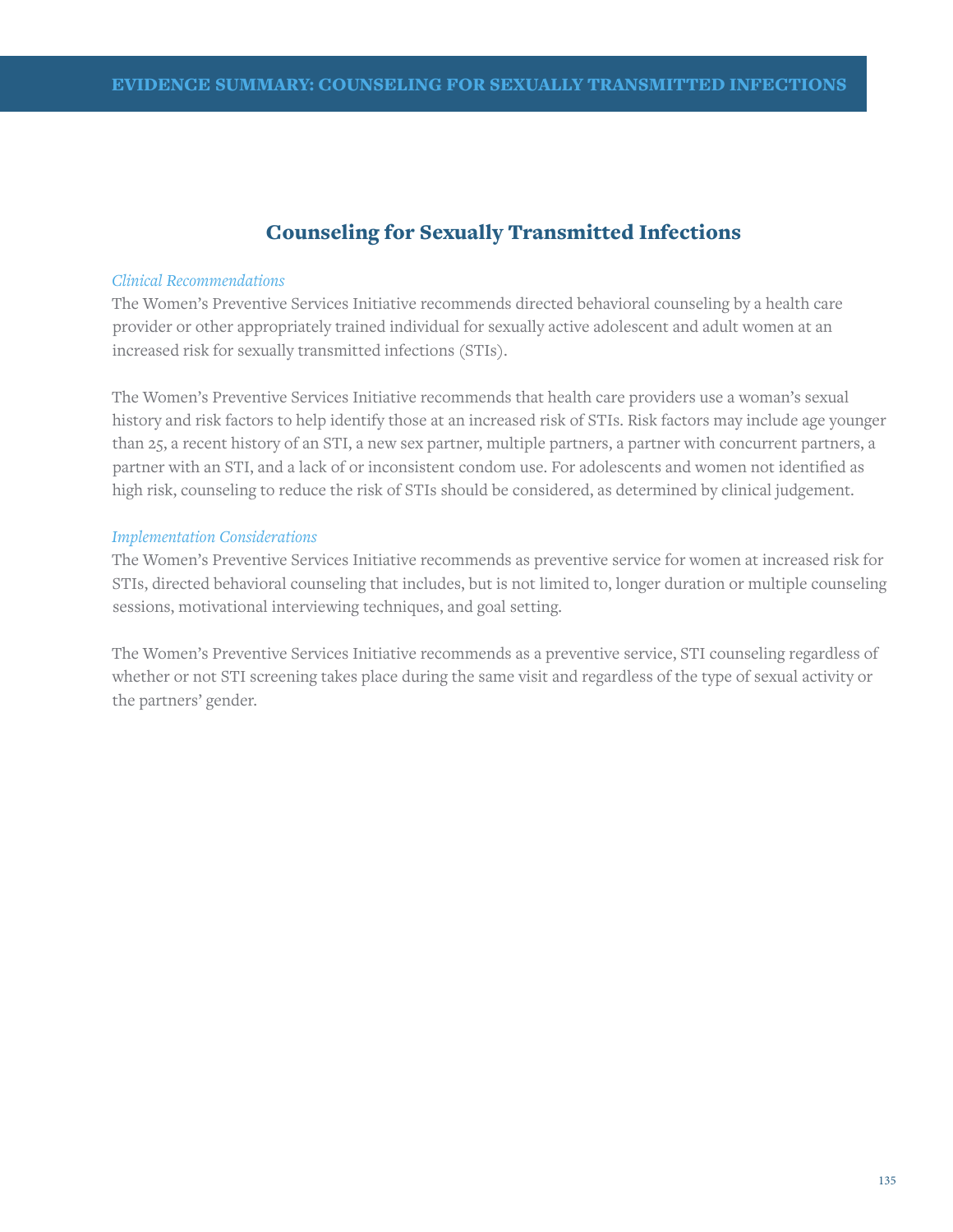#### EVIDENCE MAP

Behavioral counseling by a health care provider or other appropriately trained individual for sexually active adolescent and adult women at increased risk for sexually transmitted infections (STIs).

| <b>Systematic Reviews</b>                                                                                                                                                                                                                                                                                                                                                                                                                                                                                                                                                                         | <b>Additional Studies</b>                                                                                                                                                                                                                                                                 | <b>USPSTF; Bright Futures</b>                                                                                                                                                                                                                                                                                                                                                                                                                                                                                                                                                                                                                                                                                                                                                                                                                            |
|---------------------------------------------------------------------------------------------------------------------------------------------------------------------------------------------------------------------------------------------------------------------------------------------------------------------------------------------------------------------------------------------------------------------------------------------------------------------------------------------------------------------------------------------------------------------------------------------------|-------------------------------------------------------------------------------------------------------------------------------------------------------------------------------------------------------------------------------------------------------------------------------------------|----------------------------------------------------------------------------------------------------------------------------------------------------------------------------------------------------------------------------------------------------------------------------------------------------------------------------------------------------------------------------------------------------------------------------------------------------------------------------------------------------------------------------------------------------------------------------------------------------------------------------------------------------------------------------------------------------------------------------------------------------------------------------------------------------------------------------------------------------------|
| • 2014 USPSTF review of 31 trials <sup>1</sup> :<br>intensive counseling is most effective<br>for promoting safer sexual practices<br>and reducing STIs, although less<br>intense approaches are also effective<br>in some studies.<br>· Systematic review of 13 meta-<br>analyses and systematic reviews <sup>2</sup> :<br>behavioral counseling is effective for<br>promoting safer sexual practices and<br>reducing STIs.<br>· Systematic review of 31 trials <sup>3</sup> : brief<br>sexuality communication showed<br>some effect for promoting safer<br>sexual practices and reducing STIs. | • Reduced sexual risk taking<br>behaviors after various behavioral<br>interventions in adolescents<br>reported in 2 RCTs.4-6<br>• A brief sexuality intervention had no<br>effect on safer sexual practices and<br>reducing STIs versus brief general<br>health intervention in one RCT.7 | · USPSTF <sup>8</sup> : Recommends intensive<br>behavioral counseling for all sexually<br>active adolescents and for adults<br>who are at increased risk for sexually<br>transmitted infections (STIs). At-risk<br>adults include those with current<br>STIs or infections within the past<br>year; have multiple sex partners;<br>or who do not consistently use<br>condoms. Clinicians should also be<br>aware of populations with a high<br>prevalence of STIs. (Level B; 2014)<br>· Bright Futures <sup>9</sup> : Risk reduction<br>for STIs should be discussed in<br>adolescent visits as part of routine<br>health supervision. Anticipatory<br>guidance should include discussions<br>about sexuality and healthy sexual<br>development and provide an<br>opportunity for risk screening,<br>health promotion, counseling, and<br>sex education. |

Abbreviations: RCT=randomized controlled trial, STI=sexually transmitted infection, USPSTF=U.S. Preventive Services Task Force

### SUMMARY OF EVIDENCE

#### *Introduction*

Sexually transmitted infections (STIs) are a broad category of infectious diseases that are transmitted primarily through sexual activity including chlamydia, gonorrhea, hepatitis B, genital herpes, human immunodeficiency virus (HIV), and syphilis. Counseling to prevent STIs includes any intervention that may reduce the likelihood of an individual acquiring a STI. Interventions range in intensity, delivery, structure, and content, though the focus of this discussion is on interventions that can be delivered by health care providers in a clinical setting.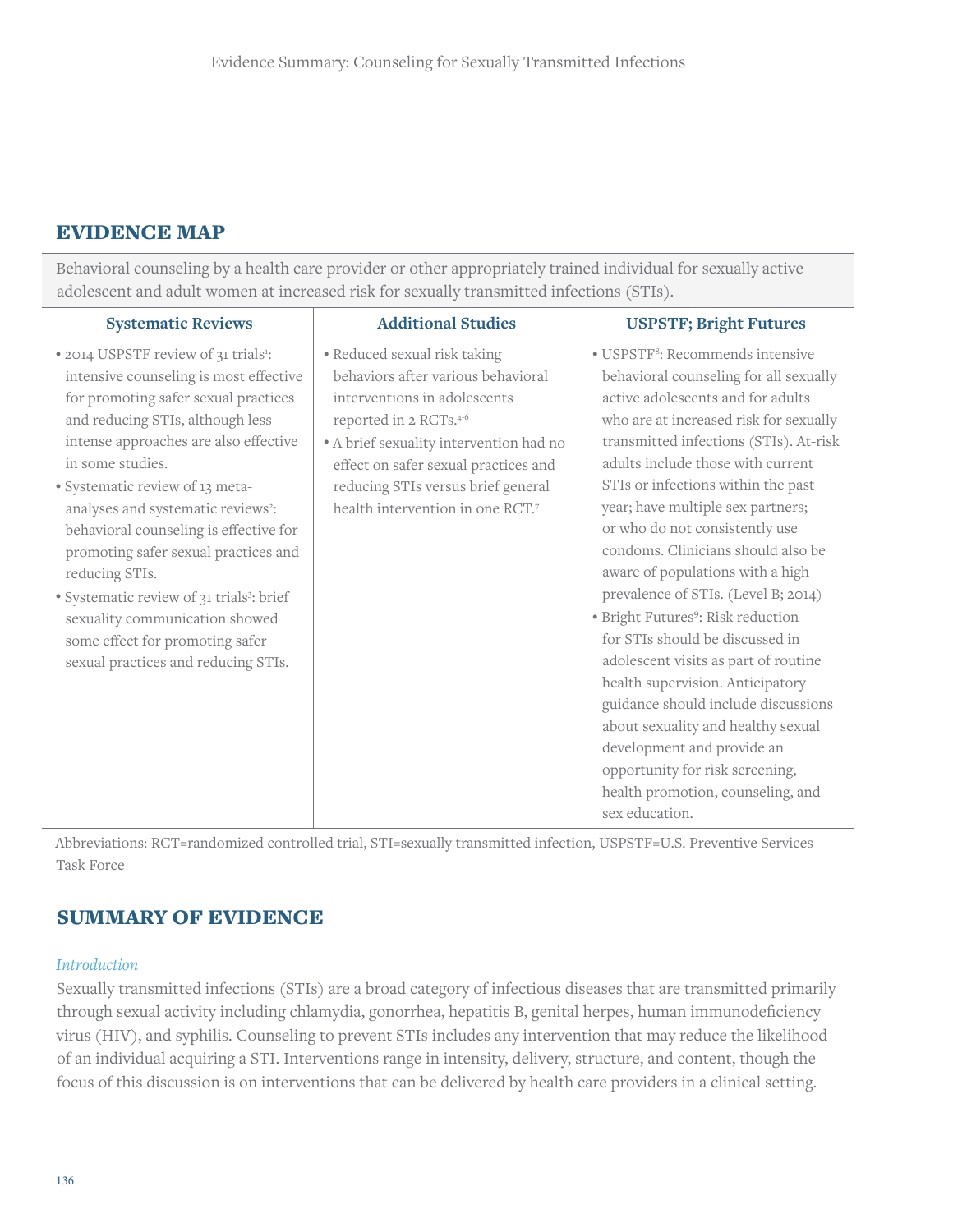#### Current Recommendations and Coverage of Services

The gap in services provided under the provisions of the Patient Protection and Affordable Health Care Act of 2010 (ACA) previously identified by the Institute of Medicine (IOM) Committee was the limitation of STI counseling to adults who have current or recent STIs or who identify as having multiple sex partners.10 The IOM Committee recommended expanding this scope to annual counseling for STIs for all sexually active women (**Table 1**). The U.S. Preventive Services Task Force (USPSTF) updated its recommendation in 2014, however, the updated recommendation is limited to at-risk adults<sup>8</sup> as opposed to all sexually active adults.

| IOM Committee <sup>10</sup> | Annual counseling on STIs for sexually active women. HIV counseling is also<br>included under a separate recommendation for HIV screening.                                                                                                                                                                                                                                                                                                                                                                                                                                                                                                                                                                                                                                                                                                                                                                                                                                                                                              |
|-----------------------------|-----------------------------------------------------------------------------------------------------------------------------------------------------------------------------------------------------------------------------------------------------------------------------------------------------------------------------------------------------------------------------------------------------------------------------------------------------------------------------------------------------------------------------------------------------------------------------------------------------------------------------------------------------------------------------------------------------------------------------------------------------------------------------------------------------------------------------------------------------------------------------------------------------------------------------------------------------------------------------------------------------------------------------------------|
| USPSTF <sup>8</sup>         | Intensive behavioral counseling for all sexually active adolescents and for adults<br>who are at increased risk for STIs. At-risk adults include those with current<br>STIs or infections within the past year; have multiple sex partners; or who do<br>not consistently use condoms. Clinicians should also be aware of populations<br>with a high prevalence of STIs (e.g. African Americans, men who have sex with<br>men, persons with low incomes in urban settings, current or former inmates,<br>military recruits, persons who exchange sex for money or drugs, persons with<br>mental illness or disability, current or former intravenous drug users, persons<br>with a history of sexual abuse, and patients at public STI clinics). Intensive<br>behavioral interventions range in duration from 30 minutes to 2 or more<br>hours. Interventions vary in their components and delivery methods but are<br>intended to be provided by primary care clinicians or through referral to trained<br>counselors. (Level B; 2014) |
| Bright Futures <sup>9</sup> | Risk reduction for STIs should be discussed in adolescent visits as part of<br>routine health supervision. Anticipatory guidance should include discussions<br>about sexuality and healthy sexual development and provide an opportunity for<br>risk screening, health promotion, counseling, and sex education.                                                                                                                                                                                                                                                                                                                                                                                                                                                                                                                                                                                                                                                                                                                        |

# Table 1. Summary of Recommendations Currently Covered under the Affordable Care Act

Abbreviations: HIV=human immunodeficiency virus; IOM=Institute of Medicine; STIs=sexually transmitted infections; USPSTF=U.S. Preventive Services Task Force

### Background

The Centers for Disease Control and Prevention (CDC) provides information about rates and trends of chlamydia, gonorrhea, and syphilis infections in U.S. populations. According to the CDC there were 1,441,789 cases of chlamydia reported in 2014 (546.1 cases per 100,000 population), an increase of 2.8% from previous year.11 Rates in women as a group increased between 2013 and 2014. However, rates decreased by 4.2% in adolescent women 15 to 19 years, continuing a decline in rates of infection among this group since 2011. Compared with men, the rate of chlamydia infection in women was nearly double (278.4 vs. 672.2 cases per 100,000), reflecting the greater number of women screened for chlamydia. Although overall rates of infection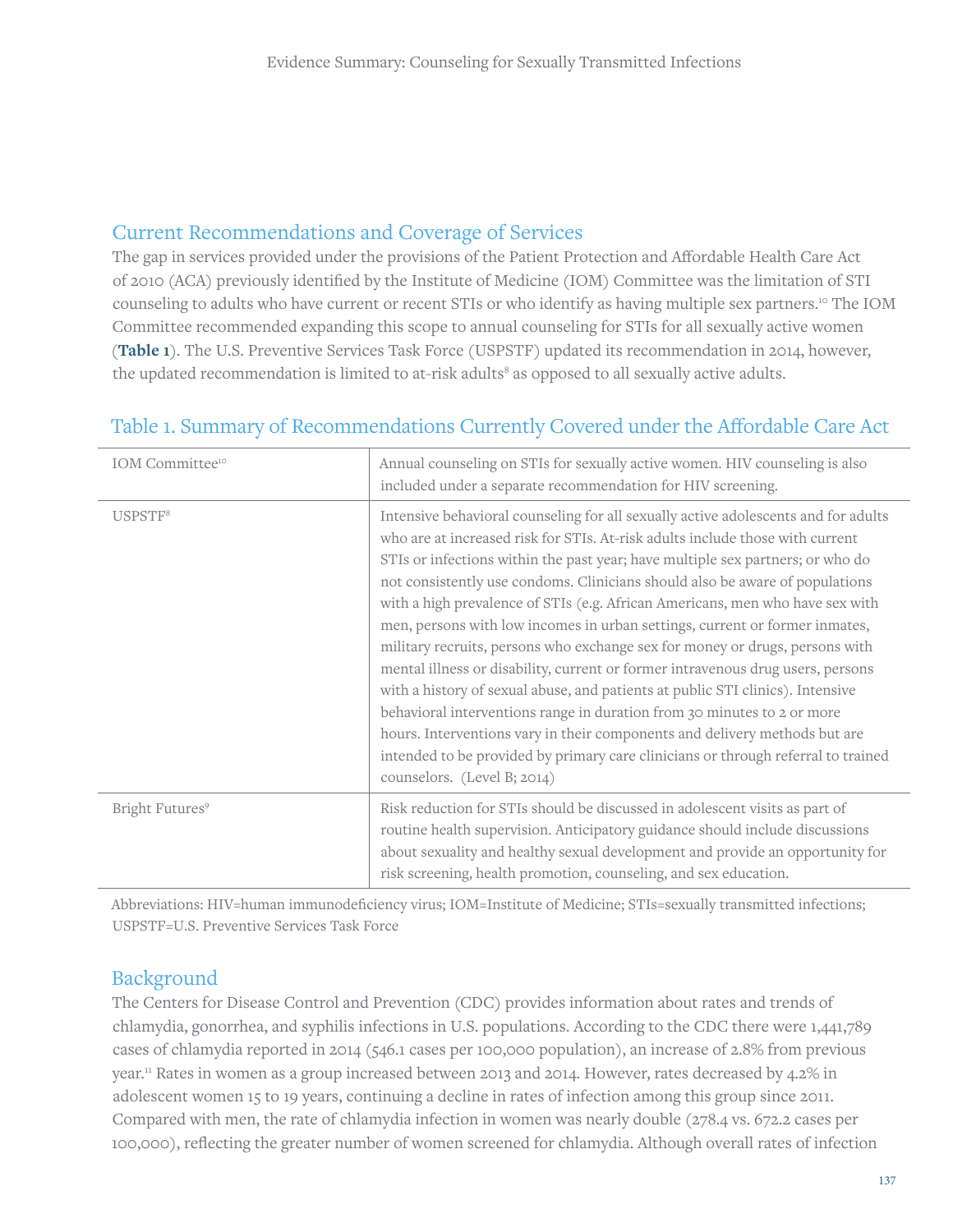in men are lower than women, they increased by 22% from 2010-2014, compared with a 6% increase for women during the same period. Racial disparities for chlamydia also exist. The highest rates are among blacks, with rates 6 times that of whites, and American Indians/Alaska Natives with infection rates nearly 4 times that of whites.

From 2009 to 2012 the rate of gonorrhea infection increased annually to 106.7 cases per 100,000 population.<sup>11</sup> The increased rate of gonorrhea infection from 2013 to 2014 occurred primarily among men. The burden of infection varied by race with the highest rate of infection among blacks (405.4 cases per 100,000), which was almost 11 times the rate among whites (38.3 cases per 100,000 population). However, while rates of gonorrhea have been declining among blacks since 2010, they have increased in all other racial/ethnic groups. Notably, among American Indian/Alaska Natives, rates have increased 104% over the same period.

Rates of primary and secondary syphilis have increased almost every year since 2000. In 2014, there were a total of 19,999 cases reported to the CDC and the national rate increased to 6.3 cases per 100,000 population, the highest rate reported since 1994.<sup>11</sup> The increased rate of syphilis infection from 2000 to 2014 is largely attributed to an increase among men, specifically, among men who have sex with men. However, during 2013 to 2014, overall rates of infection increased for both women (22.7%) and men (14.4%). In 2014, 91% of all cases of primary and secondary syphilis were in men. During the same period, overall rates of infection increased among men and women in all age categories between 15 and 44, in every region, and in every race/ethnicity other than Native Hawaiians/Pacific Islanders. As with gonorrhea and chlamydia infections, the rate of primary and secondary syphilis infection affect different racial groups disproportionally. The 2014 infection rate among blacks was 5.4 times that of whites and the infection rates among black and American Indian/Alaska Native women were 9 to 10 times higher than that of white women.

STIs in women can result in long term reproductive consequences including pelvic inflammatory disease and subsequent infertility, ectopic pregnancy, and chronic pelvic pain. Perinatal transmission is also a concern. Unfortunately many women are not adequately screened and counselled for STIs. A recent Kaiser Family Foundation survey-based study found that counseling about STIs is not routine among women age 15 to 44 years.12 Specifically, only 50% of women reported a recent conversation about sexual history with a health provider, 34% reported discussing HIV, and 30% reported discussing STIs. Many women are under the impression that HIV and STI testing are a routine part of the gynecological exam, and about half of women who reported being tested for HIV/STIs in the past two years mistakenly believed that the testing was done as a routine part of an examination.<sup>12</sup> Consequently, actual screening rates are likely lower than reported rates.

Several professional organizations have issued practice recommendations regarding counseling for STI prevention (**Table 2**).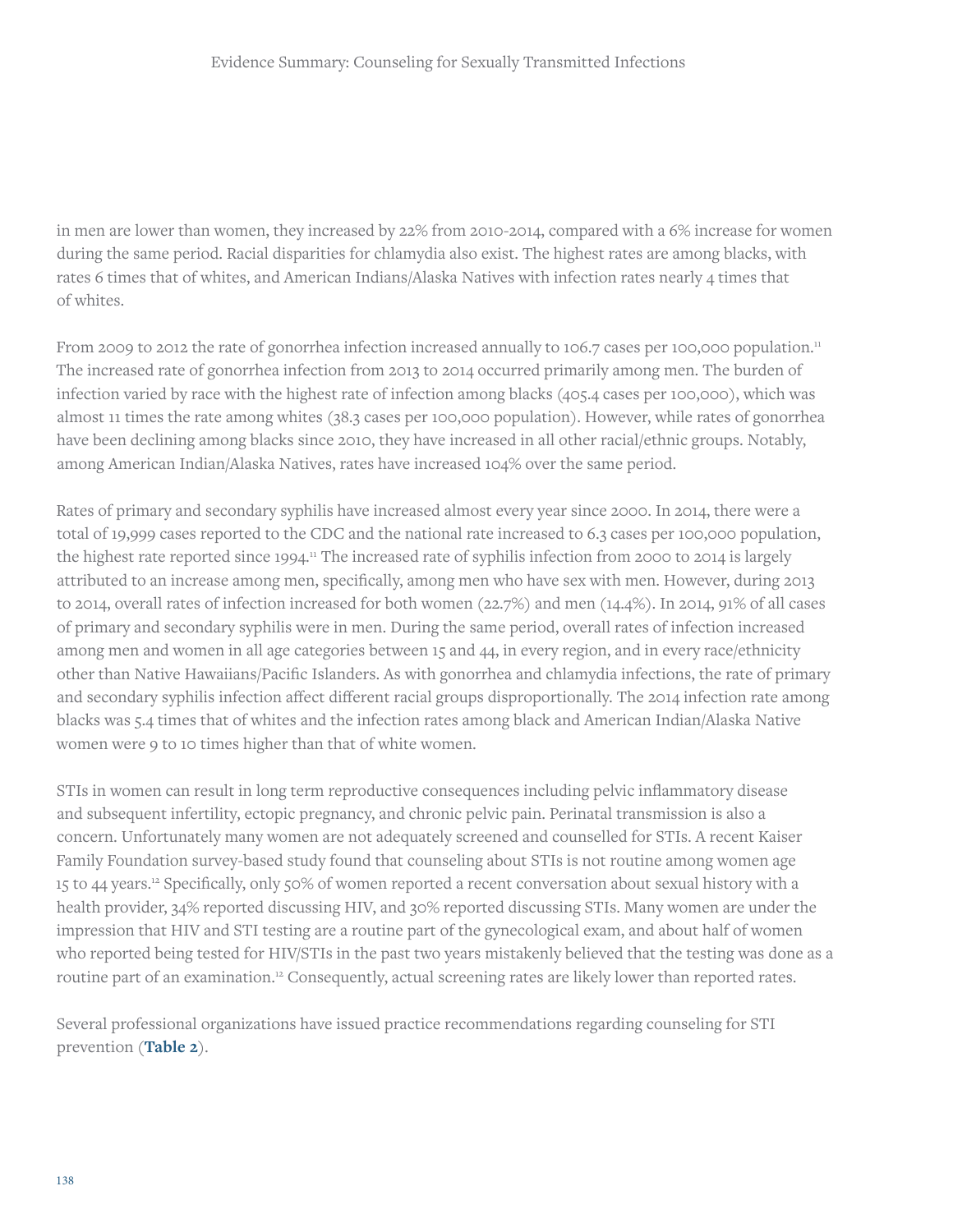| American College of Obstetricians and<br>Gynecologists (ACOG) <sup>13-15</sup> | STIs should be discussed at the initial reproductive health visit for adolescent<br>patients and when patients transition from pediatric to adult health care. The<br>annual well-woman visit is an opportunity to counsel women about STI risk<br>and provide information on risk reduction strategies, as well as screening and<br>immunizations for STIs based on age and risk factors. |
|--------------------------------------------------------------------------------|--------------------------------------------------------------------------------------------------------------------------------------------------------------------------------------------------------------------------------------------------------------------------------------------------------------------------------------------------------------------------------------------|
| American Academy of Family<br>Physicians (AAFP) <sup>16</sup>                  | Intensive behavioral counseling for all sexually active adolescents and for adults<br>at increased risk for STIs.                                                                                                                                                                                                                                                                          |
| Centers for Disease Control and<br>Prevention (CDC) <sup>17</sup>              | All providers should routinely obtain sexual histories from their patients and<br>encourage risk reduction strategies through prevention counseling. Prevention<br>counseling should be provided to all sexually active adolescents and adults with<br>an STD diagnosis, a history of an STD in the past year, or those with multiple<br>sex partners.                                     |

# Table 2. Recommendations of Professional Organizations

Abbreviations: STD=sexually transmitted disease; STI=sexually transmitted infection

## UPDATE OF EVIDENCE

#### USPSTF systematic review

A 2014 USPSTF systematic review addressed the effectiveness of behavioral sexual risk-reduction counseling in primary care for prevention of STIs. This review included 31 fair-to good-quality trials.18-48 Trials focused on persons at increased risk for STIs based on demographics, risky sexual behavior, or history of an STI; and included mostly women and nonwhite or minority populations.<sup>1,49</sup>

Although interventions varied, several elements were similar. All interventions aimed to minimize high-risk sexual behaviors and provided basic information about STIs. Interventions often included communication of basic information about STIs, risk assessment, skills training in condom use, safe sex communication, problem solving, and decision making. Some interventions included additional components such as HIV counseling, and many interventions were culturally tailored to a target group. Intervention implementation varied and included face-to-face counseling, videos, computer, and phone support. Most high-intensity (>2 hours) interventions included group sessions with extensive educational and behavioral change components; moderate-intensity programs generally involved one or two individual meetings; and low-intensity programs involved brief individual meetings with providers or were limited to modalities other than face-to-face contact. Interventions were commonly delivered in the setting of a primary care clinic or an STI clinic.

Among adolescents, high intensity interventions significantly reduced STI incidence (odds ratio [OR], 0.38; 95% confidence interval [CI] 0.24 to 0.60, 5 studies).18,31,34,36,46 Two moderate intensity intervention groups showed reductions of 33% to 47% in the odds of having an STI, though only one result was statistically significant.<sup>36,37</sup> One low intensity intervention trial demonstrated non-significant group differences.<sup>23</sup> Four trials23,31,34,37 conducted in primary care settings reported reductions of 33% or more in the odds of contracting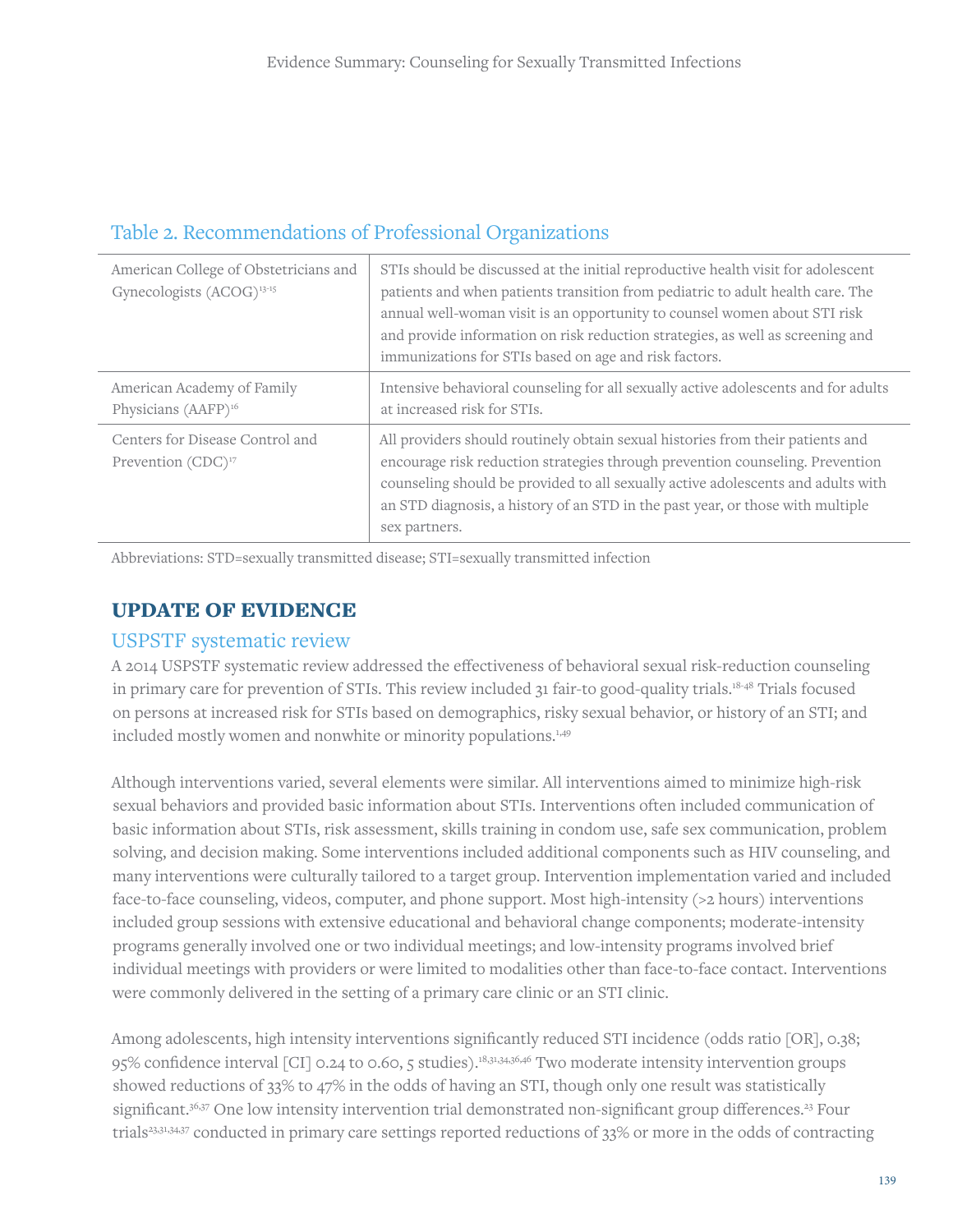an STI, though not all effects were statistically significant. Six trials that reported sexual behavior outcomes in adolescents found a beneficial effect for some outcomes, most commonly for condom use or unprotected sex.

As with adolescents, high intensity interventions significantly reduced STI incidence among adults (OR 0.70, 95% CI 0.56 to 0.87; 9 studies).20,21,24,25,35,36,38,45,46 Three high-intensity trials20,35,38 conducted in primary care settings had ORs ranged from 0.48 (95% CI 0.24 to 0.97) to 0.82 (95% CI 0.46 to 1.45). The pooled effects for low- and moderate-intensity trials did not demonstrate reductions in the odds of contracting an STI,<sup>49</sup> though some individual low- and moderate-trials demonstrated effectiveness.<sup>29,35,40,47</sup> Nine of twelve high intensity interventions that reported behavioral outcomes found a benefit for at least one outcome. Four trials reported increased use of condoms (reduction in OR 24% to 42%). Studies of moderate intensity interventions had mixed results, with odds ratio for condom use and unprotected sex ranging from 0.98 to 2.2. Low-intensity interventions generally showed no group differences in behavioral outcomes.

Three trials that reported adverse events found no harms related to counseling interventions.19,26,38 No statistically significant increases in STI incidence were noted in any of the studies, and no consistent evidence demonstrated that interventions increased sexual activity in adolescents.49

Most included trials were conducted in populations with high STI incidence, particularly blacks and/or Hispanic women, and found interventions to be effective in reducing STI incidence. Aside from the increased likelihood of benefit in adolescents compared with adults, there was no clear evidence that any interventions were more or less likely to be effective in any given subgroup evaluated by intervention trials, though some subpopulations were underrepresented in trials. Subgroup results were generally consistent with overall results.

Intervention intensity was the only characteristic that appeared to influence outcomes in trials.49 There were no clear relationships between other aspects, such as cultural tailoring, group versus individual format, counselor characteristics, setting, or number of sessions and outcomes, although these effects were difficult to isolate.

The results from the USPSTF review were limited in their generalizability since low-risk populations were underrepresented in all studies. Also, there were few studies meeting criteria for good-quality. Methodological shortcomings included high attrition and lack of information on allocation concealment and randomization. The use of self-reported behaviors also affected data reliability.

### Relevant studies published since the USPSTF systematic review

Since the USPSTF review, a systematic review that included 31 trials and observational studies (23 in the United States) focused on brief sexuality communication (10 to 60 minute interventions that include some type of communication on sexual health).<sup>3</sup> Interventions included audio/visual materials, risk assessment, didactic sessions, skill building/motivational interviewing, and providing resource lists. Overall, results indicated that STIs and HIV were less commonly reported in intervention groups compared with control groups. Condom use was also higher, and numbers of sexual partners and unprotected sexual intercourse were lower in the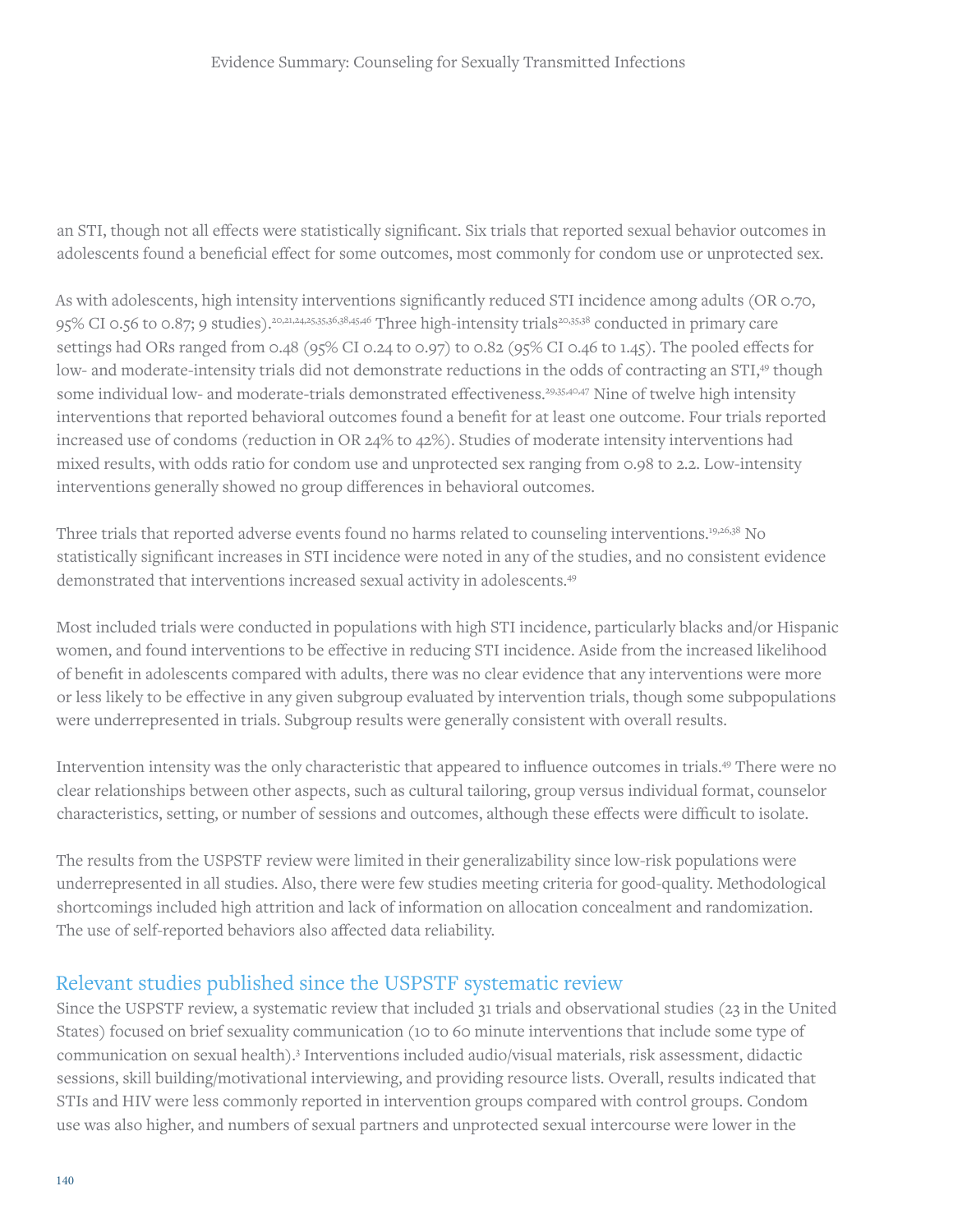intervention compared with control groups. This review did not provide data based on age or subpopulations and not all trials showed differences.7

Another systematic review included 13 meta-analyses or systematic reviews (representing 248 studies) of behavioral interventions to promote condom use.<sup>2</sup> Results indicated that behavioral interventions were effective in promoting condom use and reducing STIs, as well as delaying intercourse, decreasing the frequency of intercourse and number of partners, increasing STD/HIV knowledge, and reducing unprotected sex. Most interventions were delivered face-to-face, but their components were heterogeneous and included individual counseling, coping strategies, risk reduction counseling, skills training, and provision of resources. This review found that tailoring interventions to the characteristics of the population and including skills building exercises were aspects of successful interventions. The included reviews varied by geography, population, gender, ethnicity, and age sampling, and the primary outcomes were based on self-report.

Two randomized controlled trials of adolescents reported reduced sexual risk taking behaviors after various behavioral interventions. A trial of 738 U.S. urban adolescent females (69% black) randomized participants to a theory-based, sexual risk reduction intervention or a health promotion control group.4 Girls in both groups increased their use of risk reduction strategies post-intervention, but those in the intervention group used risk reduction strategies at a faster rate than those in the control group. Both groups were exposed to motivational interviewing techniques and group and booster sessions.

A trial of 715 African American adolescent females age 15 to 21 years recruited from U.S. clinics providing sexual health services randomized participants to intervention or usual care groups.5 The intervention included two 4-hour group sessions and 4 telephone contacts over 12 months that focused on personal, relational, sociocultural, and structural factors associated with adolescent STI/HIV risk (HORIZONS). The enhanced usual care arm consisted of 1-hour group sessions that included an STI prevention video, question and answer session, and group discussion. Over the 12-month follow-up period, fewer adolescents in the intervention arm had chlamydial infections (42 vs. 67; RR 0.65, 95% CI 0.42 to 0.98) or recurrent chlamydial infections (4 vs. 14; RR 0.25, 95% CI 0.08 to 0.83). Participants in the intervention arm also had higher numbers of condomprotected sex acts (mean difference 10.84, 95% CI 5.57 to 16.42). They were also more likely to report consistent condom use (RR 1.41, 95% CI 1.09 to 1.80) during the 60 days prior to assessment, as well as condom use at last intercourse (RR 1.30, 95% CI 1.09 to 1.54).

To assess persistence of risk reduction behavior following the HORIZONS intervention, a trial of 701 adolescent African American girls from U.S. sexual health clinics compared the HORIZONS intervention that also included a prevention maintenance intervention against a prevention maintenance intervention that focused on general health.50 The intervention included phone contact every 8 weeks for 36 months to reinforce prevention messages. Results indicated that fewer participants in the prevention specific group had incident chlamydial infection compared with the general health group (94 vs. 105; RR 0.95, 95% CI 0.90 to 1.00) at 36-month followup. Participants in the prevention specific group reported more condom use in the 90 days (mean difference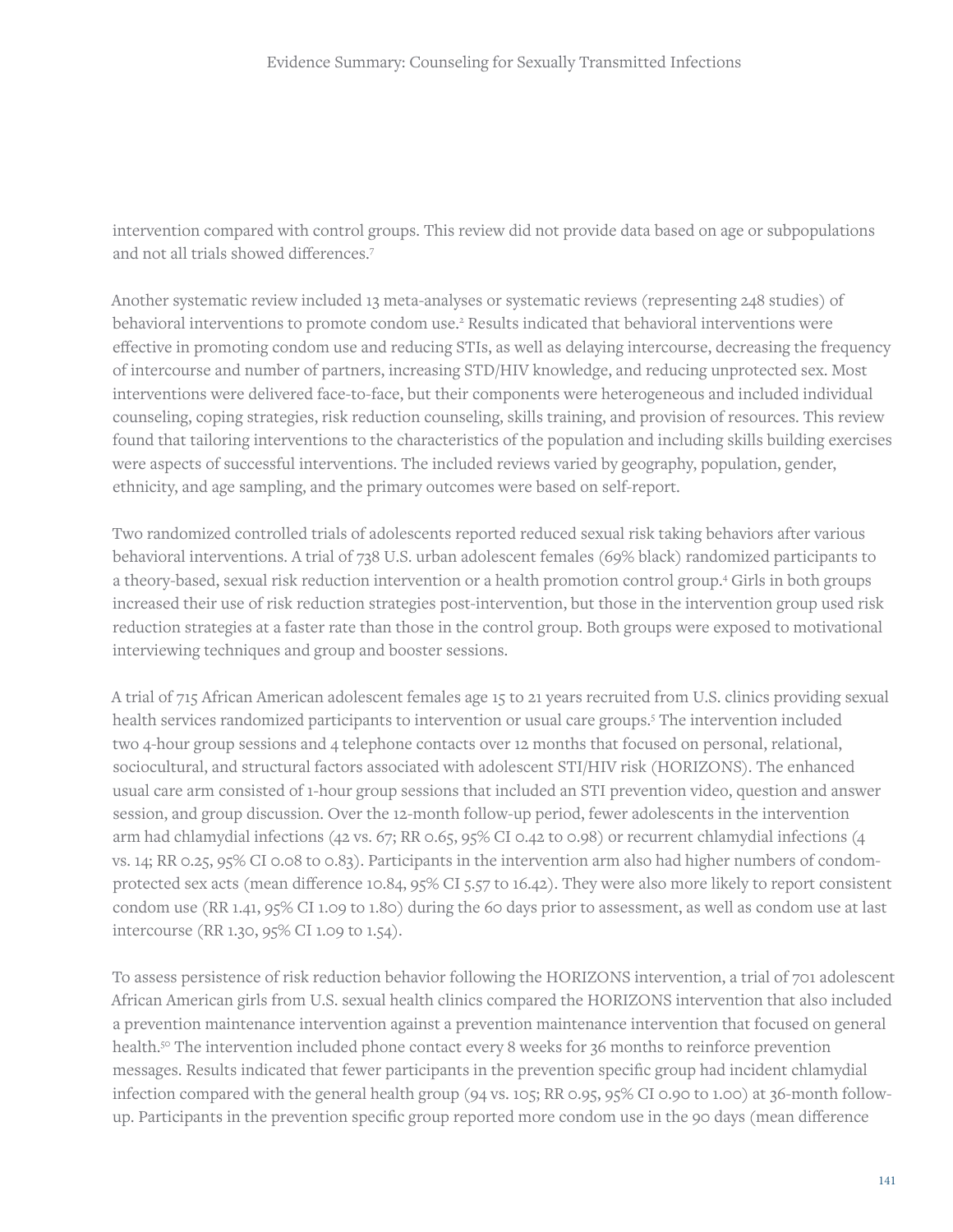0.08; 95% CI, 0.06 to 0.11) and 6 months (mean difference -0.61, 95% CI -0.98 to -0.24) prior to assessment, fewer episodes of sexual acts while on drugs and/or alcohol, and fewer vaginal sex partners in the prior 6 months.

In addition, a retrospective cohort study based on chart review of 274 sexually active girls aged 15 to 19 years who were seen in an adolescent clinic and diagnosed with gonorrhea, chlamydia, or trichomonas infection found that girls who were had been seen by a health educator for a 20 minute session focused on STI acquisition, treatment adherence, and prevention of future STIs had lower rates of recurrent STIs at 3, 6, and 12 months compared with girls receiving usual care that included standardized counseling by a health care provider or triage nurse (29% vs. 57%, 42% vs. 65%, and 57% vs. 76%, respectively; p< 0.05 for all comparisons), as well as longer time to STI recurrence. Although girls in the control group were more likely to engage in highrisk behaviors including substance use and no-condom use versus girls in the intervention group, the reduced risk among those receiving health education counseling persisted after adjusting for clinical presentation, past history of STIs, drug use, condom use, numbers of retest, age of first intercourse, and numbers of sex partners (hazard ratio 0.38, 95% CI 0.19 to 0.74). Also, in the final multivariate model, health education counseling was found to be protective against subsequent STIs (hazard ratio 0.39, 95% CI 0.22 to 0.72).51

#### **CONCLUSIONS**

Behavioral counseling interventions are effective in reducing high risk STI behaviors for both adolescents and adults. In studies, the effectiveness of interventions generally varies by intensity, with higher intensity interventions more consistently improving outcomes across studies (increased condom use, reduced unprotected sex acts, reduced STI incidence). Interventions targeting adolescents are particularly effective, even at lower intensities. Although a wide variety of counseling interventions have been studied, characteristics defining the most effective methods are not clear. However, most efficacious interventions provide basic STI information, risk assessment, and training in relevant skills such as condom use. Low-risk populations are not well represented in studies, limiting generalizability of conclusions. Also, there is a lack of data regarding the appropriate frequency of interventions, although one study of adolescents demonstrated sustained effects over 36 months with phone contacts every 8 weeks. In the future, new methods of delivery such as text messaging may improve the accessibility, acceptability, and effectiveness of less intense counseling interventions.

#### REFERENCES

1 O'Connor E, Lin JS, Burda BU, et al. Behavioral sexual risk reduction counseling in primary care to prevent sexually transmitted infections: an updated systematic evidence review for the U.S. Preventive Services Task Force. Evidence Synthesis No. 114. AHRQ Publication No. 13-05180-EF-1. Rockville, MD: Agency for Healthcare Research and Quality: 2014. http://www.uspreventiveservicestaskforce.org/Page/Document/ UpdateSummaryFinal/sexually-transmitted-infections-behavioral-counseling1?ds=1&s=sexually Accessed November 30, 2016. PMID: 25356447.

2 von Sadovszky V, Draudt B, Boch S. A systematic review of reviews of behavioral interventions to promote condom use. Worldviews on Evidence-Based Nursing. 2014;11(2):107-17. doi: http://dx.doi.org/10.1111/wvn.12017. PMID: 24119245.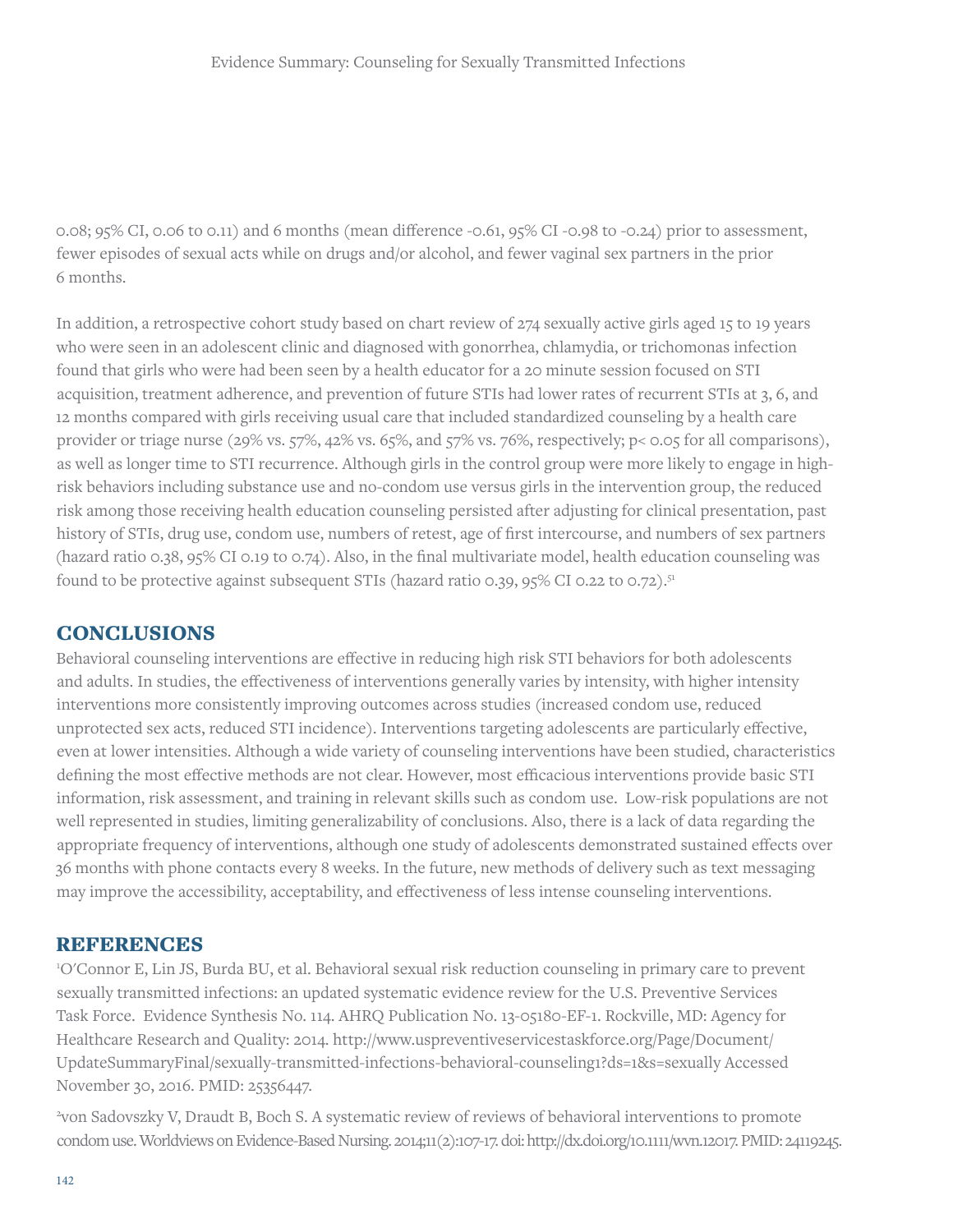3 Cooper B, Toskin I, Kulier R, et al. Brief sexuality communication--a behavioural intervention to advance sexually transmitted infection/HIV prevention: a systematic review. BJOG: An International Journal of Obstetrics & Gynaecology. 2014;121 Suppl 5:92-103. doi: http://dx.doi.org/10.1111/1471-0528.12877. PMID: 25335846.

4 Morrison-Beedy D, Crean HF, Passmore D, et al. Risk reduction strategies used by urban adolescent girls in an HIV prevention trial. Current HIV Research. 2013;11(7):559-69. PMID: 24476350.

5 DiClemente RJ, Wingood GM, Rose ES, et al. Efficacy of sexually transmitted disease/human immunodeficiency virus sexual risk-reduction intervention for african american adolescent females seeking sexual health services: a randomized controlled trial. Arch Pediatr Adolesc Med. 2009;163(12):1112-21. doi: 10.1001/ archpediatrics.2009.205. PMID: 19996048.

6 DiClemente RJ, Bradley E, Davis TL, et al. Adoption and implementation of a computer-delivered HIV/ STD risk-reduction intervention for African American adolescent females seeking services at county health departments: implementation optimization is urgently needed. Journal of Acquired Immune Deficiency Syndromes: JAIDS. 2013;63 Suppl 1:S66-71. doi: http://dx.doi.org/10.1097/QAI.0b013e318292014f. PMID: 23673891.

7 Carey MP, Senn TE, Walsh JL, et al. Evaluating a brief, video-based sexual risk reduction intervention and assessment reactivity with STI clinic patients: results from a randomized controlled trial. AIDS & Behavior. 2015;19(7):1228-46. doi: http://dx.doi.org/10.1007/s10461-014-0960-3. PMID: 25433653.

8 LeFevre ML. Behavioral counseling interventions to prevent sexually transmitted infections: U.S. PreventiveServices Task Force recommendation statement. Ann Intern Med. 2014;161(12):894-901. doi: 10.7326/ m14-1965. PMID: 25244227.

9 American Academy of Pediatrics. Bright Futures: Guidelines for health supervision of infants, children and adolescents, 3rd ed. American Academy of Pediatrics: Elk Grove Village, IL. 2008.

<sup>10</sup>IOM (institute of Medicine). Clinical preventive services for women: Closing the gaps. Washington, DC: National Academies Press; 2011.

<sup>11</sup>Centers for Disease Control and Prevention. Sexually transmitted disease surveillance 2014 U.S. Department of Health and Human Services. Atlanta: 2015. http://www.cdc.gov/std/stats. Accessed November 30, 2016. <sup>12</sup>Salganicoff A, Ranji U, Beamesderfer A, et al. Women and health care in the early years of the ACA: Key findings from the 2013 Kaiser Women's Health Survey. Menlo Park (CA): The Henry J. Kaiser Family Foundation. 2014.

<sup>13</sup>Committee opinion no. 626: the transition from pediatric to adult health care: preventive care for young women aged 18-26 years. Obstet Gynecol. 2015;125(3):752-4. doi: 10.1097/01.AOG.0000461764.54910.a8. PMID: 25730254.

14ACOG Committee Opinion no. 598: Committee on Adolescent Health Care: The initial reproductive health visit. Obstet Gynecol. 2014;123(5):1143-7. doi: 10.1097/01.AOG.0000446826.46833.c0. PMID: 24785880.

15Committee opinion No. 534: well-woman visit. Obstet Gynecol. 2012;120(2 Pt 1):421-4. doi: 10.1097/ AOG.0b013e3182680517. PMID: 22825111.

16American Academy of Family Physicians. Clinical preventive service recommendation: sexually transmitted infections. http://www.aafp.org/patient-care/clinical-recommendations/all/stis.html. Accessed May 15, 2016.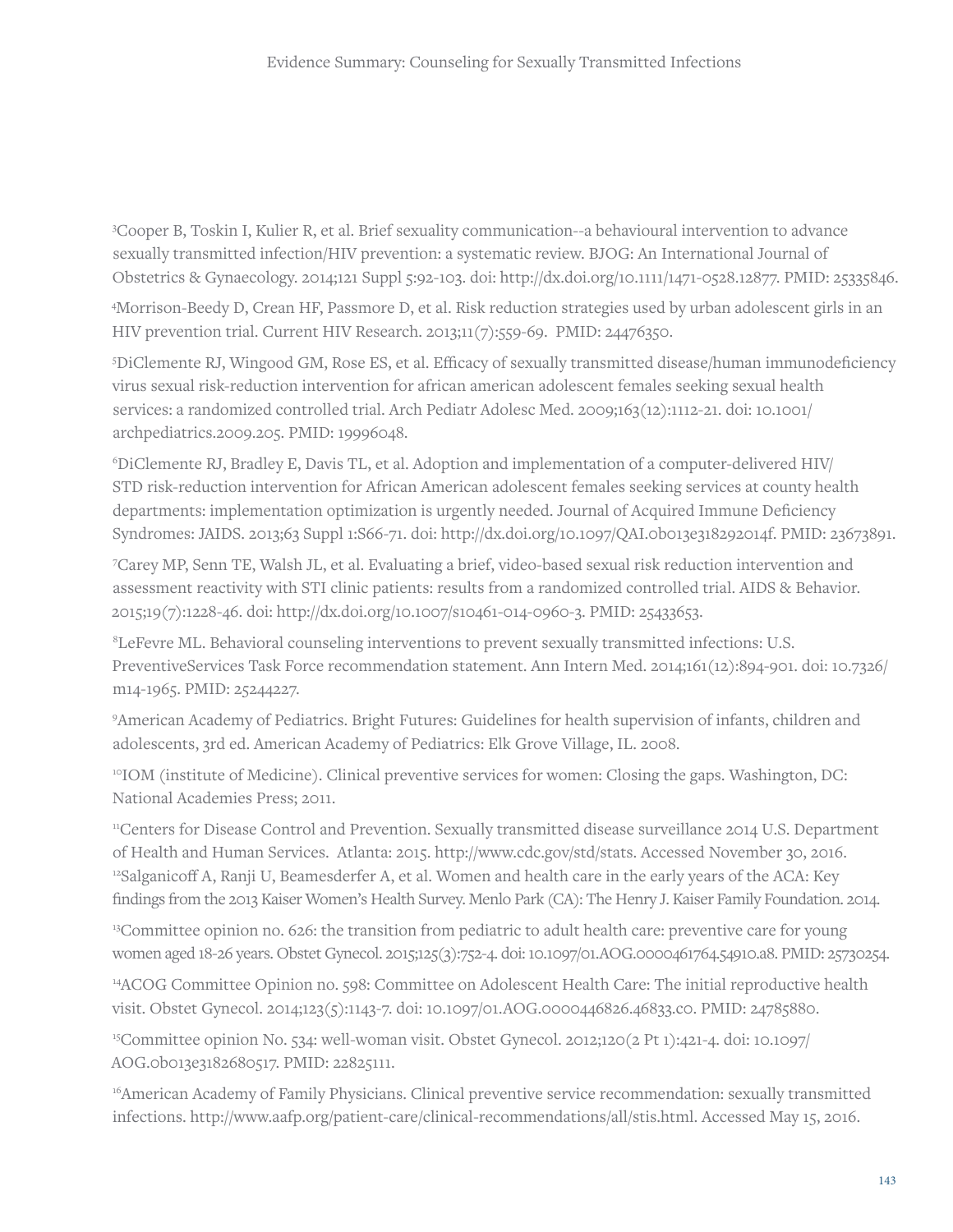17Workowski KA, Bolan GA. Sexually transmitted diseases treatment guidelines, 2015. MMWR Recomm Rep. 2015;64(Rr-03):1-137. PMID: 26042815.

<sup>18</sup>Champion JD, Collins JL. Comparison of a theory-based (AIDS Risk Reduction Model) cognitive behavioral intervention versus enhanced counseling for abused ethnic minority adolescent women on infection with sexually transmitted infection: results of a randomized controlled trial. International journal of nursing studies. 2012;49(2):138-50.

19Metsch LR, Feaster DJ, Gooden L, et al. Effect of risk-reduction counseling with rapid HIV testing on risk of acquiring sexually transmitted infections: the AWARE randomized clinical trial. JAMA. 2013;310(16):1701-10. doi: http://dx.doi.org/10.1001/jama.2013.280034. PMID: 24150466.

20Wingood GM, Diclemente RJ, Robinson-Simpson L, et al. Efficacy of an HIV intervention in reducing highrisk human papillomavirus, nonviral sexually transmitted infections, and concurrency among African American women: a randomized-controlled trial. Journal of Acquired Immune Deficiency Syndromes: JAIDS. 2013;63 Suppl 1:S36-43. doi: http://dx.doi.org/10.1097/QAI.0b013e3182920031. PMID: 23673884.

21Berenson AB, Rahman M. A randomized controlled study of two educational interventions on adherence with oral contraceptives and condoms. Contraception. 2012;86(6):716-24. doi: 10.1016/j.contraception.2012.06.007.

22Berkman A, Pilowsky DJ, Zybert PA, et al. HIV prevention with severely mentally ill men: A randomised controlled trial. AIDS Care - Psychological and Socio-Medical Aspects of AIDS/HIV. 2007;19(5):579-88. doi: 10.1080/09540120701213989.

23Boekeloo BO, Schamus LA, Simmens SJ, et al. A STD/HIV prevention trial among adolescents in managed care. Pediatrics. 1999;103(1):107-15. doi: 10.1542/peds.103.1.107.

24Boyer CB, Barrett DC, Peterman TA, et al. Sexually transmitted disease (STD) and HIV risk in heterosexual adults attending a public STD clinic: Evaluation of a randomized controlled behavioral risk-reduction intervention trial. AIDS. 1997;11(3):359-67. doi: 10.1097/00002030-199703110-00014.

<sup>25</sup>Carey MP, Carey KB, Maisto SA, et al. Reducing HIV-Risk Behavior among Adults Receiving Outpatient Psychiatric Treatment: Results from a Randomized Controlled Trial. Journal of Consulting and Clinical Psychology. 2004;72(2):252-68. doi: 10.1037/0022-006X.72.2.252.

26Carey MP, Senn TE, Vanable PA, et al. Brief and intensive behavioral interventions to promote sexual risk reduction among STD clinic patients: Results from a randomized controlled trial. AIDS and Behavior. 2010;14(3):504-17. doi: 10.1007/s10461-009-9587-1.

27Cianelli R, Ferrer L, Norr KF, et al. Mano a Mano-Mujer: An Effective HIV prevention intervention for Chilean women. Health Care for Women International. 2012;33(4):321-41. doi: 10.1080/07399332.2012.655388.

<sup>28</sup>Cortes-Bordoy J, Vidart JA, Coll-Capdevila C, et al. Usefulness of an educational leaflet to modify sexual risk behaviour in women with external genital warts. European Journal of Dermatology. 2010;20(3):339-44. doi: 10.1684/ejd.2010.0898.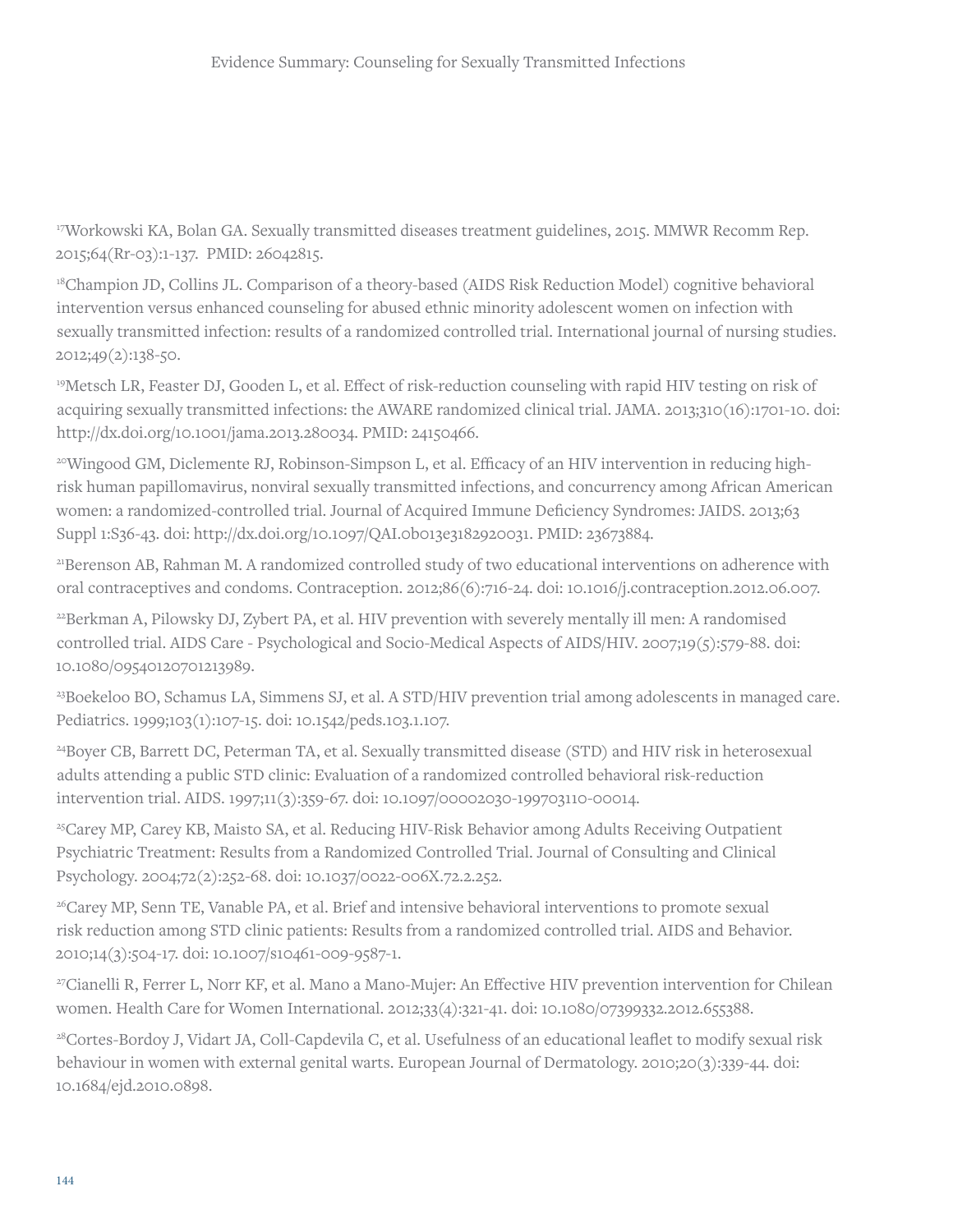<sup>29</sup>Crosby R, DiClemente RJ, Charnigo R, et al. A brief, clinic-based, safer sex intervention for heterosexual African American men newly diagnosed with an STD: a randomized controlled trial. American journal of public health. 2009;99 Suppl 1:S96-103. doi: 10.2105/AJPH.2007.123893.

<sup>30</sup>Danielson R, Marcy S, Plunkett A, et al. Reproductive health counseling for young men: What does it do? Family Planning Perspectives. 1990;22(3):115-21. doi: 10.2307/2135642.

<sup>31</sup>DiClemente RJ, Wingood GM, Harrington KF, et al. Efficacy of an HIV prevention intervention for African American adolescent girls: A randomized controlled trial. Journal of the American Medical Association. 2004;292(2):171-9. doi: 10.1001/jama.292.2.171.

32Ehrhardt AA, Exner TM, Hoffman S, et al. A gender-specific HIV/STD risk reduction intervention for women in a health care setting: Short- and long-term results of a randomized clinical trial. AIDS Care - Psychological and Socio-Medical Aspects of AIDS/HIV. 2002;14(2):147-61. doi: 10.1080/09540120220104677.

33Guilamo-Ramos V, Bouris A, Jaccard J, et al. A parent-based intervention to reduce sexual risk behavior in early adolescence: Building alliances between physicians, social workers, and parents. Journal of Adolescent Health. 2011;48(2):159-63. doi: 10.1016/j.jadohealth.2010.06.007.

34Jemmott Iii JB, Jemmott LS, Braverman PK, et al. HIV/STD risk reduction interventions for African American and Latino adolescent girls at an adolescent medicine clinic: A randomized controlled trial. Archives of Pediatrics and Adolescent Medicine. 2005;159(5):440-9. doi: 10.1001/archpedi.159.5.440.

35Jemmott LS, Jemmott Iii JB, O'Leary A. Effects on sexual risk behavior and STD rate of brief HIV/STD prevention interventions for African American women in primary care settings. American Journal of Public Health. 2007;97(6):1034-40. doi: 10.2105/AJPH.2003.020271.

<sup>36</sup>Kamb ML, Fishbein M, Douglas Jr JM, et al. Efficacy of risk-reduction counseling to prevent human immunodeficiency virus and sexually transmitted diseases. A randomized controlled trial. Journal of the American Medical Association. 1998;280(13):1161-7. doi: 10.1001/jama.280.13.1161.

37Kershaw TS, Magriples U, Westdahl C, et al. Pregnancy as a window of opportunity for HIV prevention: Effects of an HIV intervention delivered within prenatal care. American Journal of Public Health. 2009;99(11):2079-86. doi: 10.2105/AJPH.2008.154476.

38Marion LN, Finnegan L, Campbell RT, et al. The well woman program: A community-based randomized trial to prevent sexually transmitted infections in low-income African American women. Research in Nursing and Health. 2009;32(3):274-85. doi: 10.1002/nur.20326.

39Marrazzo JM, Thomas KK, Ringwood K. A behavioural intervention to reduce persistence of bacterial vaginosis among women who report sex with women: Results of a randomised trial. Sexually Transmitted Infections. 2011;87(5):399-405. doi: 10.1136/sti.2011.049213.

40Neumann MS, O'Donnell L, Doval AS, et al. Effectiveness of the VOICES/VOCES sexually transmitted disease/ human immunodeficiency virus prevention intervention when administered by health department staff: Does it work in the "real world"? Sexually Transmitted Diseases. 2011;38(2):133-9. doi: 10.1097/OLQ.0b013e3181f0c051.